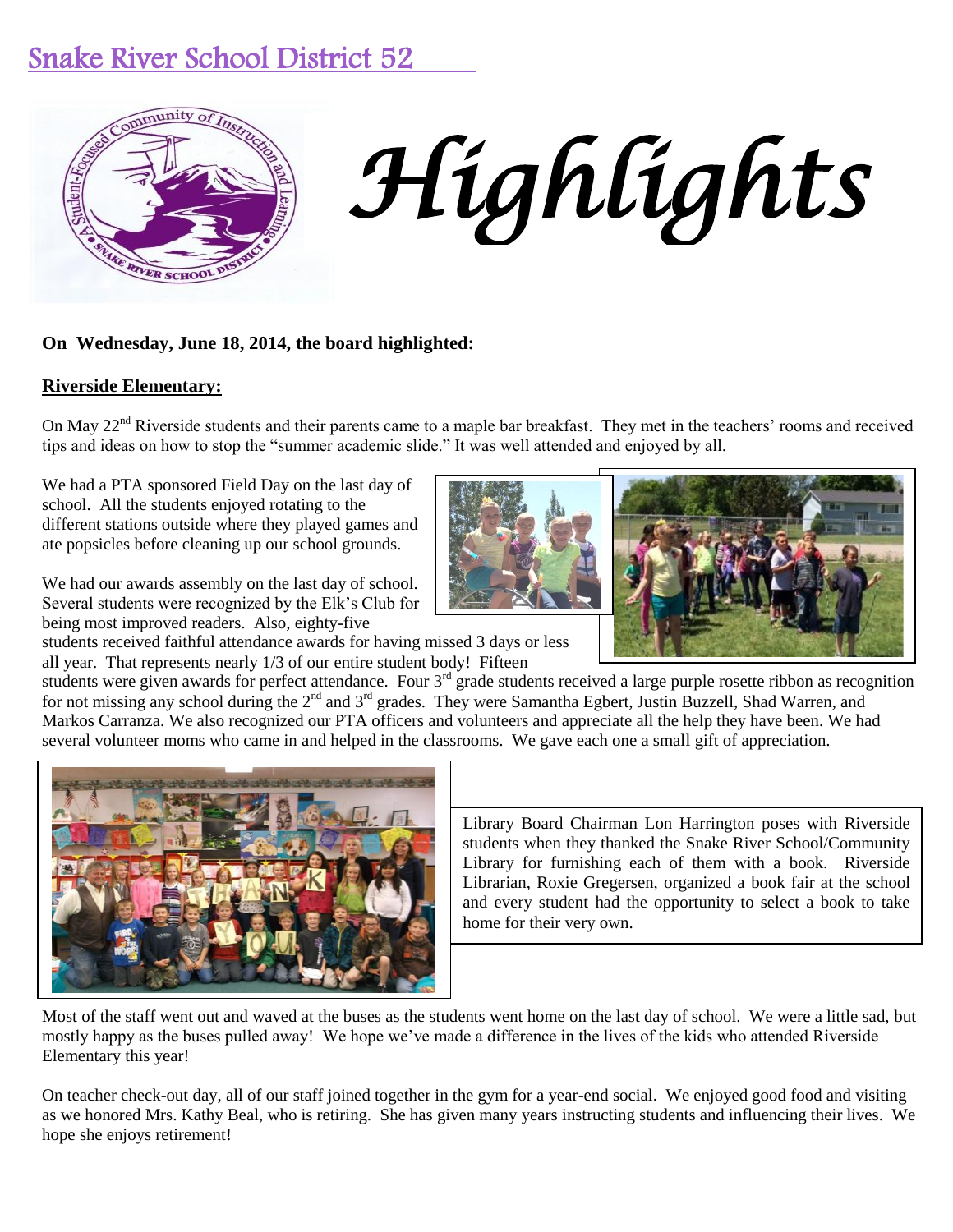# *Highlights (2)*

# **Rockford Elementary**

Our students and teachers, with a lot of wonderful chaperones, went on a field trip to the Oregon Trail Museum in Montpelier, ID. It is a rather long day. They leave the school at 8:15 on three buses. They arrive in Montpelier and go through this wonderful museum. They have many interactive things for the students to do and everyone one comes away raving about what a great time they had. If you get the chance to go there this summer, please do it. After they leave the museum they head to Soda Springs to the man-made geyser. They have the opportunity to taste the soda water and make a kool-aid drink with the soda water. They get a chance to see the wagon ruts that were made all those years ago. It brings Idaho History to life.

We had our Idaho History program on May 21st and 22nd. The students tell what they learned throughout the year in Idaho History. Next year come and see what they learn and brush up on your Idaho History.

We would like to give a special thank you to some wonderful DUP (Daughters of the Utah Pioneers) ladies. On the day that we have our rendezvous (field day), they came and taught the students how to make rag rugs.

It has been a wonderful school year. We will miss these students but now are looking forward to our next 4th grade group.

#### **Moreland Elementary**

We had a great closing to our year. Kindergarten Graduation was excellent as always with the student s showing their growth in song, as well as the ability to follow directions. Students were awarded most improved reader awards and attendance awards.

Kindergarteners were able to meet their first grade teacher on first grade day, where every kindergarten student came for the entire day and spent one hour meeting their new teacher and classmates for the coming year 2014-15.

First graders also had an assembly on the last day of school recognizing those with near perfect attendance and perfect attendance. One boy and one girl were recognized from each class as a most improved reader. They all sang the Moreland School song for the last time. They seemed very excited to be moving on to a new building with new teachers and a **new playground**!



Teachers have been busily cleaning out and some are moving rooms. We have ordered white boards, bulletin boards, tables and chairs for our two kindergarten rooms on the south end of the building. We are ready for a brief summer break but are certainly excited about the upcoming year with great changes being made. Thank you to the board for your part in supporting us in a great year!



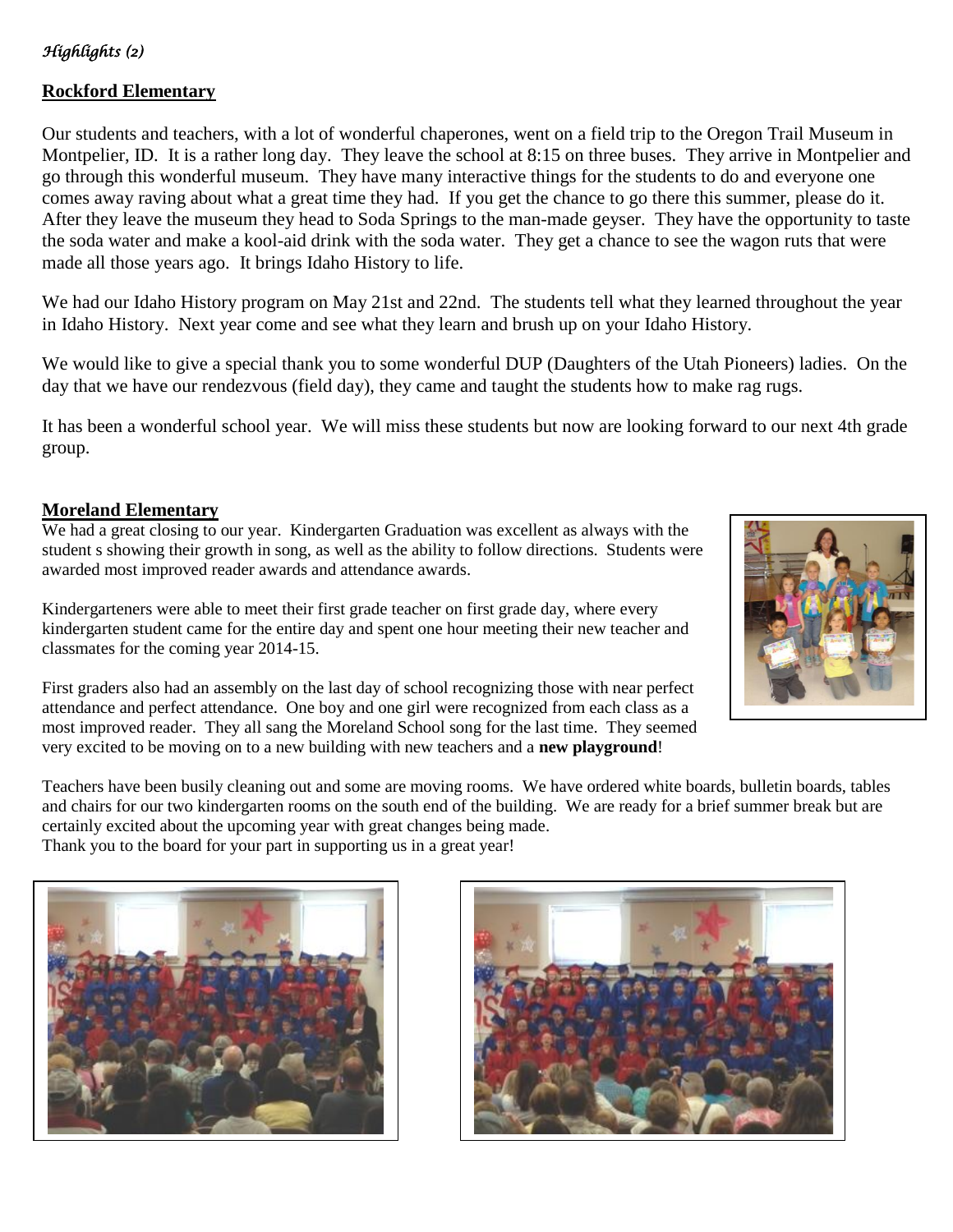# *Highlights (3)*

## **Snake River Middle School**

The school is closed for cleaning and for the rest of the summer! Snake River Middle School is an enjoyable place to be for students and staff alike. The year ended with an Outdoor Field Day for the students with many healthy activities for all students to participate in and test their skills in many different areas such as kickball, dodge ball and tug-of-war. The teachers and staff

members kept things moving quickly and students challenged themselves physically throughout the day.

Earlier in the year, the school was privileged to attend an anti-bullying assembly and there are pictures of that event included here. Our school is committed to preventing bullying in all of its manifestations and we appreciate the support of Mr. Ray Carter in assembling the District's anti-bullying committee and Mrs. Hale's participation on that committee.



Also featured are pictures from the "Bridges" project in Mrs. Adams' room, where students build small bridges out of toothpicks and then stress test them to see how much weight they can sustain before breaking.

Both grades had brief awards assemblies and talent shows that



were very entertaining. Awards were given for outstanding readers in both grades, with two awards going to Easton Goodwin and Lauren Jones for Honors reading in the classics. Eight students received awards for perfect attendance, five in fifth grade and three in sixth grade. The five fifth graders were: Nate Bynum, Elizabeth Egbert, Alexis Villa, Emily Walters, and Joseph Whittier. The three sixth graders were: Abigail Disney, Juan Erives, and Emma Warren. The talents ranged from singing and playing the piano to a delightful magic show.

The last day the school made a field trip to Downata Hot Springs where all that attended had a wonderful time. Even a few of the teachers went in and enjoyed the nice warm water. All students returned safely home, except for a few sunburns. We look forward to returning in August and the beginning of an exciting new school year!

#### **Snake River High School**

Snake River High School had its final celebration with graduation on May 28<sup>th</sup>. The senior all night extravaganza that same night was quite a success with the assistance of many volunteer parents. Congratulations to the class of 2014.

Many high school students participated in the Relay for Life on June  $14<sup>th</sup>$ . Proceeds from the volunteering efforts are destined for cancer research.



The high school is a busy place this summer with various sport, musical, and dance camps. High school Ag classes, under the direction of Mr. Hoge, are tending a field just off Hwy 39. The Tech interns are in the midst of erecting a weather tower on that same plot of land. Current weather from that location will be accessible through the internet.

#### **IHSAA's 2013-2014 Schools of Excellence**

Snake River School District #52 placed second in the 3A Division, of the IHSAA's "Schools of Excellence" program for the 2013-2014 school year.

The Idaho High School Activities Association's "Schools of Excellence" initiative is a year-long, voluntary program in which schools earn points based on their student-athletes' performance in the class-room, at the athletic venue, in activities' competitions and in the area of citizenship and sportsmanship.

This gives Snake River the "Exemplary Achievement Status" which is awarded to schools of each classification that finish second and third in the final point compilation.

The three major areas of high school activities are weighted equally in determining recipients of the award. The Academic Component is based on the varsity team's cumulative GPA. The Performance Component is based on place of finish at IHSAA-sponsored state championships and activity program competitions. The Citizenship Component is based on a school's self-evaluation of their citizenship/sportsmanship activities. Deductions are made by the IHSAA for player and/or coach unsportsmanlike ejections and also for unsportsmanlike school behavior at state tournaments.

Snake River will also receive the "Award of Excellence" for having 90% of its citizenship component with no deductions.